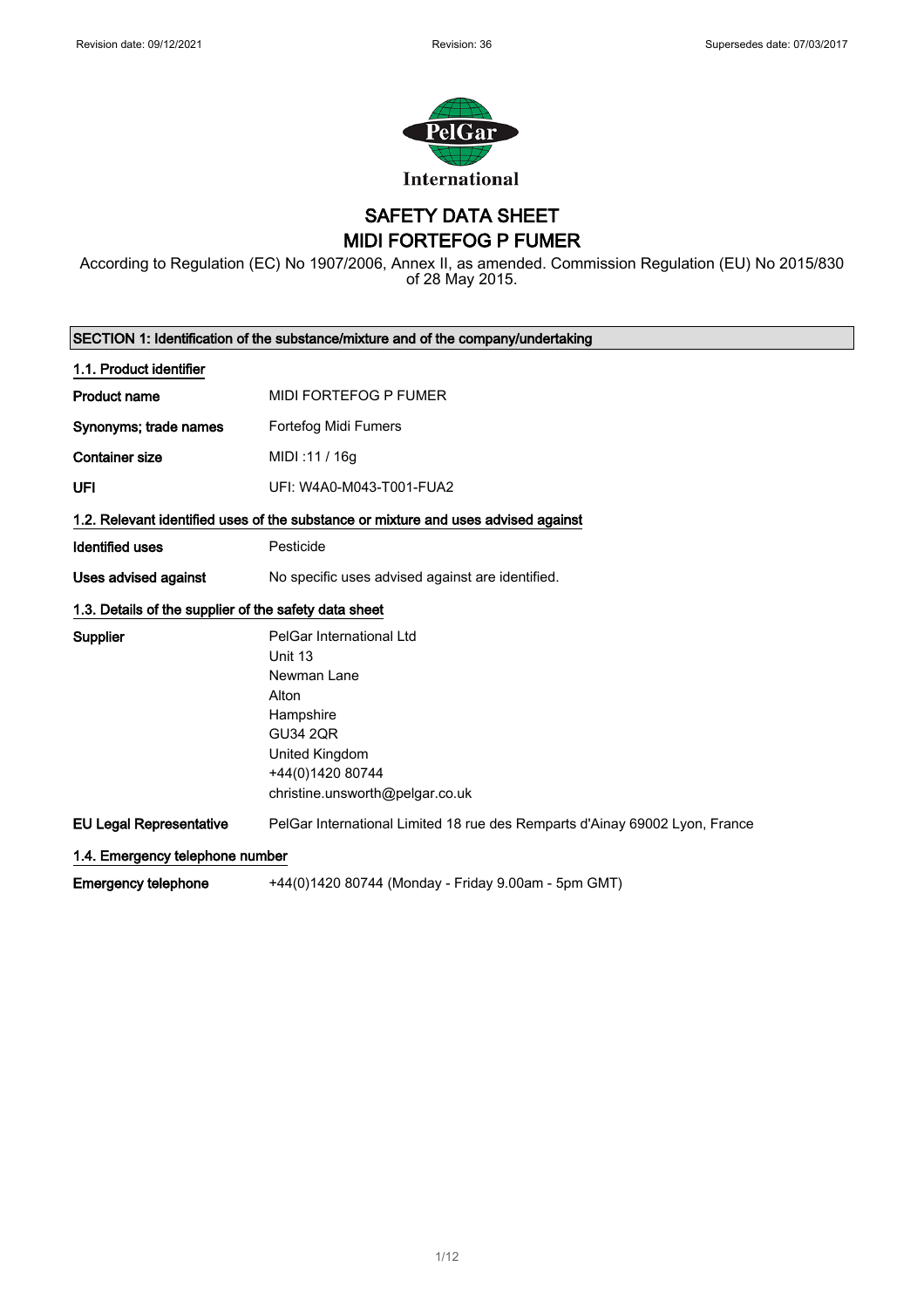| National emergency telephone Austria: +43 1 406 43 43 |                                                                         |
|-------------------------------------------------------|-------------------------------------------------------------------------|
| number                                                | Belgium: 070 245 245                                                    |
|                                                       | Bulgaria: +359 2 9154 233                                               |
|                                                       | Croatia: +3851 2348 342                                                 |
|                                                       | <b>Cyprus: 1401</b>                                                     |
|                                                       | Czech Republic: +420 224 919 293, +420 224 915 402                      |
|                                                       | Denmark: +45 8212 1212                                                  |
|                                                       | Estonia: 16662                                                          |
|                                                       | Finland: 0800 147 111                                                   |
|                                                       | France: +33 (0) 145 42 59 59                                            |
|                                                       | Germany: +44 (0)1420 80744 (9am-5pm Monday- Friday GMT)                 |
|                                                       | Greece: (0030) 2107793777                                               |
|                                                       | Hungary: +36-80-201-199                                                 |
|                                                       | Iceland: (+354) 543 1000 / 112                                          |
|                                                       | Ireland: Members of Public: +353 (01) 809 2166. (8am-10pm daily)        |
|                                                       | Ireland: Healthcare Professionals: +353 (01) 809 2566 (24 hour service) |
|                                                       | Italy: 0382-24444                                                       |
|                                                       | Latvia: +371 67042473                                                   |
|                                                       | Liechtenstein: +44 (0)1420 80744 (9am-5pm Monday- Friday GMT)           |
|                                                       | Lithuania: +370 (85) 2362052                                            |
|                                                       | Luxembourg: 8002 5500                                                   |
|                                                       | Malta: +44 (0)1420 80744 (9am-5pm Monday- Friday GMT)                   |
|                                                       | Netherlands: +31(0)30 274 8888 Healthcare Professionals only            |
|                                                       | Norway: 22 59 13 00                                                     |
|                                                       | Poland: +44 (0)1420 80744 (9am-5pm Monday- Friday GMT)                  |
|                                                       | Portugal: +351 800 250 250                                              |
|                                                       | Romania: +40213183606                                                   |
|                                                       | Slovakia: +421 2 5477 4166                                              |
|                                                       | Slovenia: 112                                                           |
|                                                       | Spain: +34 91 562 04 20                                                 |
|                                                       | Sweden: 112 – Begär Giftinformation                                     |

### SECTION 2: Hazards identification

| 2.1. Classification of the substance or mixture |                                                                                                                                                        |  |
|-------------------------------------------------|--------------------------------------------------------------------------------------------------------------------------------------------------------|--|
| Classification (EC 1272/2008)                   |                                                                                                                                                        |  |
| <b>Physical hazards</b>                         | Not Classified                                                                                                                                         |  |
| <b>Health hazards</b>                           | Skin Sens. 1 - H317                                                                                                                                    |  |
| <b>Environmental hazards</b>                    | Aquatic Acute 1 - H400 Aquatic Chronic 1 - H410                                                                                                        |  |
| Human health                                    | May cause sensitisation or allergic reactions in sensitive individuals.                                                                                |  |
| Environmental                                   | The product contains a substance which is very toxic to aquatic organisms and which may<br>cause long-term adverse effects in the aquatic environment. |  |
| Physicochemical                                 | Product burns without a flame to give a dense white smoke.                                                                                             |  |
| 2.2. Label elements                             |                                                                                                                                                        |  |
| <b>Hazard pictograms</b>                        |                                                                                                                                                        |  |
|                                                 |                                                                                                                                                        |  |

Signal word Warning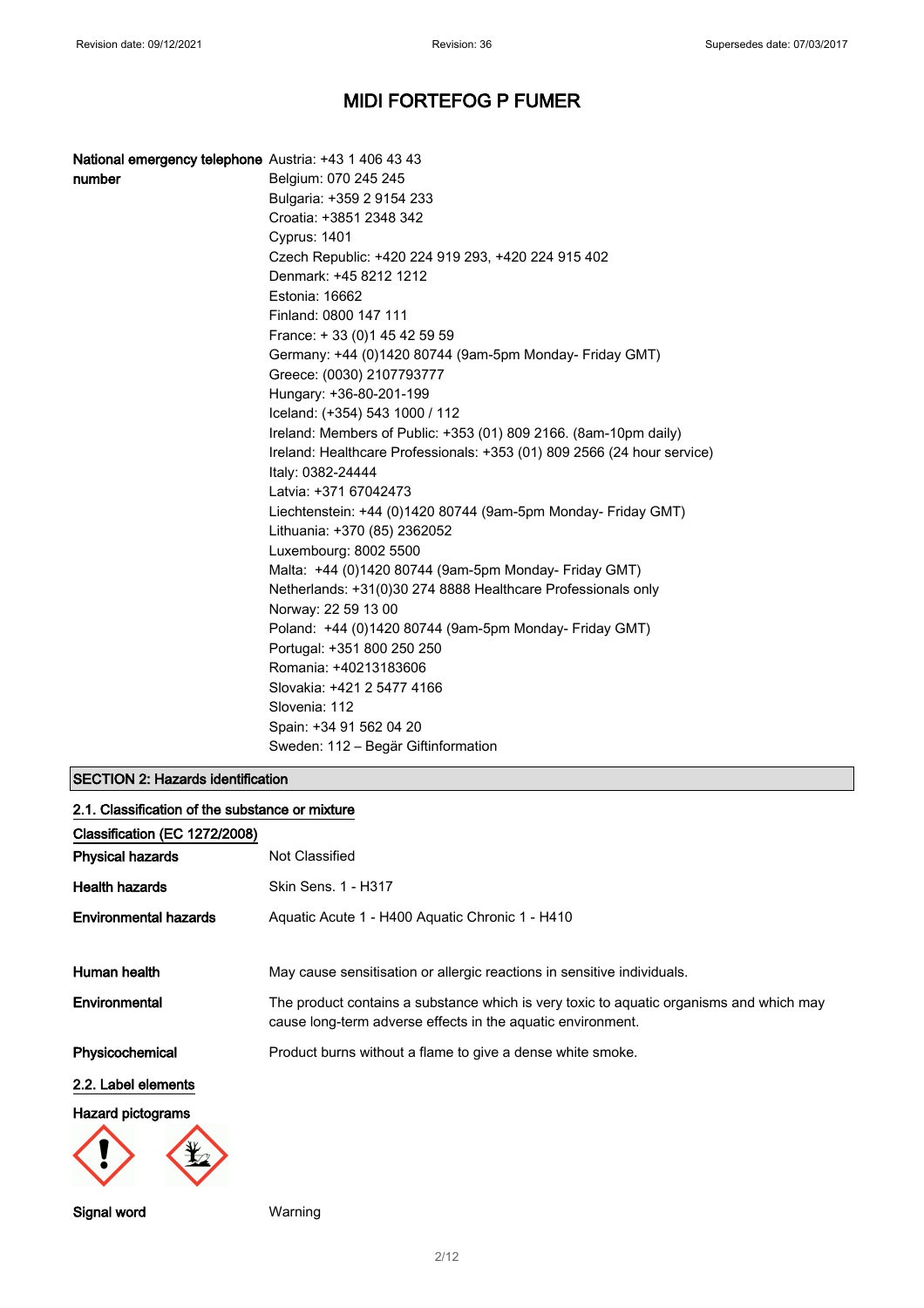| <b>Hazard statements</b>        | H317 May cause an allergic skin reaction.<br>H410 Very toxic to aquatic life with long lasting effects.                                                                                                                                                                                                                                                                                                                                                                                                                                                                                                                                                                                                                                                                                                                                                                                      |
|---------------------------------|----------------------------------------------------------------------------------------------------------------------------------------------------------------------------------------------------------------------------------------------------------------------------------------------------------------------------------------------------------------------------------------------------------------------------------------------------------------------------------------------------------------------------------------------------------------------------------------------------------------------------------------------------------------------------------------------------------------------------------------------------------------------------------------------------------------------------------------------------------------------------------------------|
| <b>Precautionary statements</b> | P102 Keep out of reach of children.<br>P210 Keep away from heat, hot surfaces, sparks, open flames and other ignition sources. No<br>smoking.<br>P220 Keep away from clothing and other combustible materials.<br>P270 Do not eat, drink or smoke when using this product.<br>P264 Wash contaminated skin thoroughly after handling.<br>P273 Avoid release to the environment.<br>P261 Avoid breathing dust.<br>P261 Avoid breathing fume.<br>P332+P313 If skin irritation occurs: Get medical advice/attention.<br>P304+P340 IF INHALED: Remove person to fresh air and keep comfortable for breathing.<br>P301+P312 IF SWALLOWED: Call a POISON CENTRE/doctor if you feel unwell.<br>P370+P378 In case of fire: Use foam, carbon dioxide, dry powder or water fog to extinguish.<br>P391 Collect spillage.<br>P501 Dispose of contents/ container in accordance with national regulations. |
| Contains                        | <b>PERMETHRIN</b>                                                                                                                                                                                                                                                                                                                                                                                                                                                                                                                                                                                                                                                                                                                                                                                                                                                                            |

### 2.3. Other hazards

This product does not contain any substances classified as PBT or vPvB.

| <b>SECTION 3: Composition/information on ingredients</b>           |                             |          |
|--------------------------------------------------------------------|-----------------------------|----------|
| 3.2. Mixtures                                                      |                             |          |
| <b>PERMETHRIN</b>                                                  |                             | 12.5-15% |
| CAS number: 52645-53-1                                             | EC number: 258-067-9        |          |
| M factor (Acute) = $1000$                                          | M factor (Chronic) = $1000$ |          |
|                                                                    |                             |          |
| Classification                                                     |                             |          |
| Acute Tox. 4 - H302                                                |                             |          |
| <b>Acute Tox. 4 - H332</b>                                         |                             |          |
| Skin Sens. 1 - H317                                                |                             |          |
| Aquatic Acute 1 - H400                                             |                             |          |
| Aquatic Chronic 1 - H410                                           |                             |          |
|                                                                    |                             |          |
| <b>POTASSIUM CHLORATE</b>                                          |                             | 12.5-15% |
| CAS number: 3811-04-9                                              | EC number: 223-289-7        |          |
| Classification                                                     |                             |          |
| Ox. Sol. 1 - H271                                                  |                             |          |
| Acute Tox. 4 - H302                                                |                             |          |
| Acute Tox. 4 - H332                                                |                             |          |
| Aquatic Chronic 2 - H411                                           |                             |          |
| The full text fer all bezerd etatements is displayed in Coetian 16 |                             |          |

The full text for all hazard statements is displayed in Section 16.

## SECTION 4: First aid measures

### 4.1. Description of first aid measures

General information Get medical attention if any discomfort continues. Show this Safety Data Sheet to the medical personnel.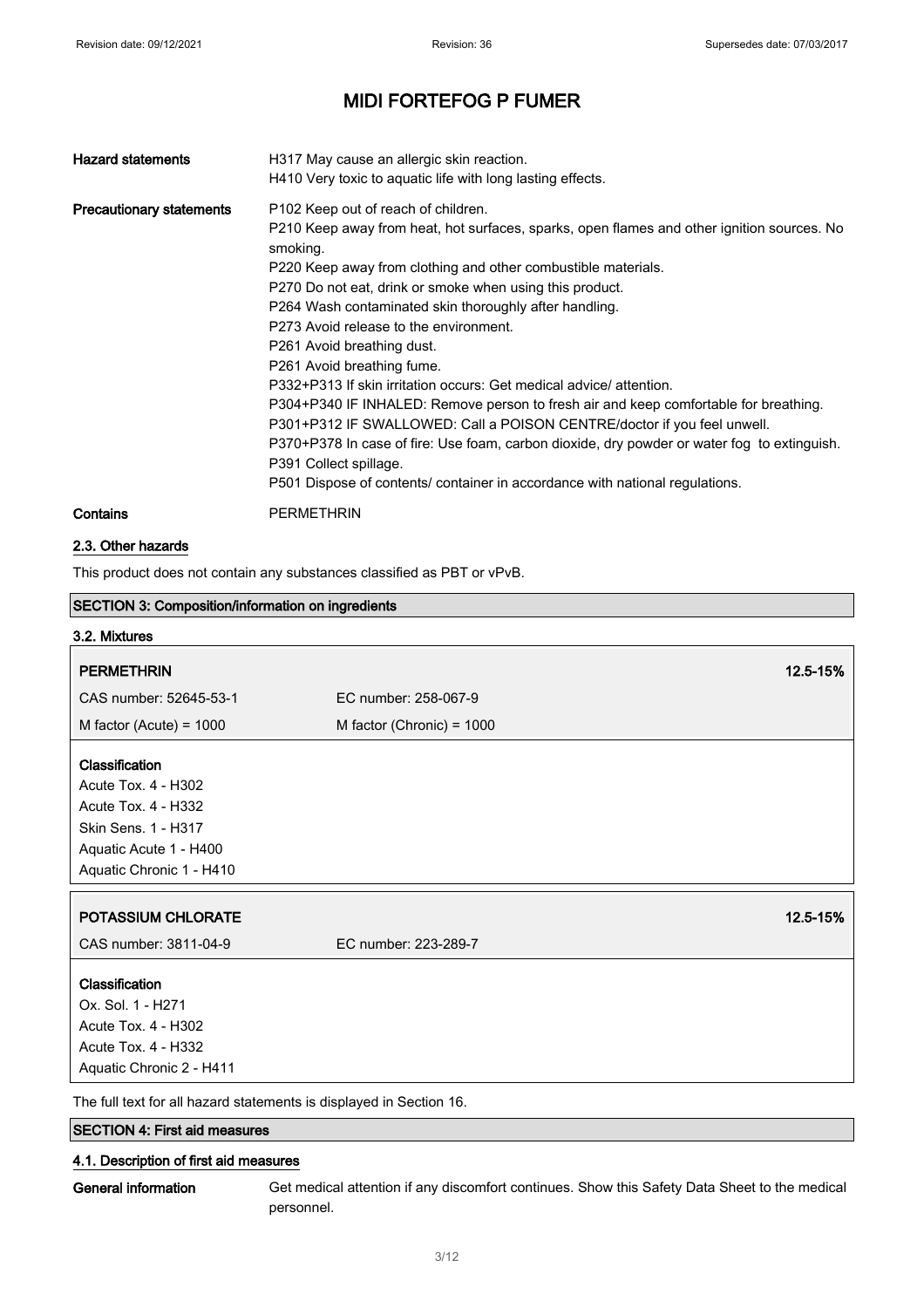$\blacksquare$ 

# MIDI FORTEFOG P FUMER

| Inhalation                                                 | Move affected person to fresh air and keep warm and at rest in a position comfortable for<br>breathing. Loosen tight clothing such as collar, tie or belt. Get medical attention if symptoms<br>are severe or persist.                                                                                                                                                                                                                                                 |
|------------------------------------------------------------|------------------------------------------------------------------------------------------------------------------------------------------------------------------------------------------------------------------------------------------------------------------------------------------------------------------------------------------------------------------------------------------------------------------------------------------------------------------------|
| Ingestion                                                  | Rinse mouth thoroughly with water. Get medical advice/attention if you feel unwell. Do not<br>induce vomiting unless under the direction of medical personnel.                                                                                                                                                                                                                                                                                                         |
| <b>Skin contact</b>                                        | It is important to remove the substance from the skin immediately. In the event of any<br>sensitisation symptoms developing, ensure further exposure is avoided. Remove<br>contamination with soap and water or recognised skin cleansing agent. Get medical attention<br>if symptoms are severe or persist after washing.                                                                                                                                             |
| Eye contact                                                | Remove any contact lenses and open eyelids wide apart. Rinse with water. Get medical<br>attention if any discomfort continues.                                                                                                                                                                                                                                                                                                                                         |
| <b>Protection of first aiders</b>                          | First aid personnel should wear appropriate protective equipment during any rescue.                                                                                                                                                                                                                                                                                                                                                                                    |
|                                                            | 4.2. Most important symptoms and effects, both acute and delayed                                                                                                                                                                                                                                                                                                                                                                                                       |
| <b>General information</b>                                 | The severity of the symptoms described will vary dependent on the concentration and the<br>length of exposure.                                                                                                                                                                                                                                                                                                                                                         |
| Inhalation                                                 | No specific symptoms known.                                                                                                                                                                                                                                                                                                                                                                                                                                            |
| Ingestion                                                  | May cause sensitisation or allergic reactions in sensitive individuals.                                                                                                                                                                                                                                                                                                                                                                                                |
| <b>Skin contact</b>                                        | May cause skin sensitisation or allergic reactions in sensitive individuals. Prolonged contact<br>may cause dryness of the skin.                                                                                                                                                                                                                                                                                                                                       |
| Eye contact                                                | No specific symptoms known. May be slightly irritating to eyes.                                                                                                                                                                                                                                                                                                                                                                                                        |
|                                                            | 4.3. Indication of any immediate medical attention and special treatment needed                                                                                                                                                                                                                                                                                                                                                                                        |
| Notes for the doctor                                       | Treat symptomatically. May cause sensitisation or allergic reactions in sensitive individuals.                                                                                                                                                                                                                                                                                                                                                                         |
| <b>SECTION 5: Firefighting measures</b>                    |                                                                                                                                                                                                                                                                                                                                                                                                                                                                        |
| 5.1. Extinguishing media                                   |                                                                                                                                                                                                                                                                                                                                                                                                                                                                        |
| Suitable extinguishing media                               | The product is not flammable. Extinguish with alcohol-resistant foam, carbon dioxide, dry<br>powder or water fog. Use fire-extinguishing media suitable for the surrounding fire.                                                                                                                                                                                                                                                                                      |
| Unsuitable extinguishing<br>media                          | Do not use water jet as an extinguisher, as this will spread the fire.                                                                                                                                                                                                                                                                                                                                                                                                 |
| 5.2. Special hazards arising from the substance or mixture |                                                                                                                                                                                                                                                                                                                                                                                                                                                                        |
| Specific hazards                                           | None known.                                                                                                                                                                                                                                                                                                                                                                                                                                                            |
| <b>Hazardous combustion</b><br>products                    | Thermal decomposition or combustion products may include the following substances:<br>Harmful gases or vapours.                                                                                                                                                                                                                                                                                                                                                        |
| 5.3. Advice for firefighters                               |                                                                                                                                                                                                                                                                                                                                                                                                                                                                        |
| Protective actions during<br>firefighting                  | Avoid breathing fire gases or vapours. Evacuate area. Cool containers exposed to heat with<br>water spray and remove them from the fire area if it can be done without risk. Cool containers<br>exposed to flames with water until well after the fire is out. Avoid discharge to the aquatic<br>environment. Control run-off water by containing and keeping it out of sewers and<br>watercourses. If risk of water pollution occurs, notify appropriate authorities. |
| Special protective equipment<br>for firefighters           | Wear positive-pressure self-contained breathing apparatus (SCBA) and appropriate protective<br>clothing. Firefighter's clothing conforming to European standard EN469 (including helmets,<br>protective boots and gloves) will provide a basic level of protection for chemical incidents.                                                                                                                                                                             |

SECTION 6: Accidental release measures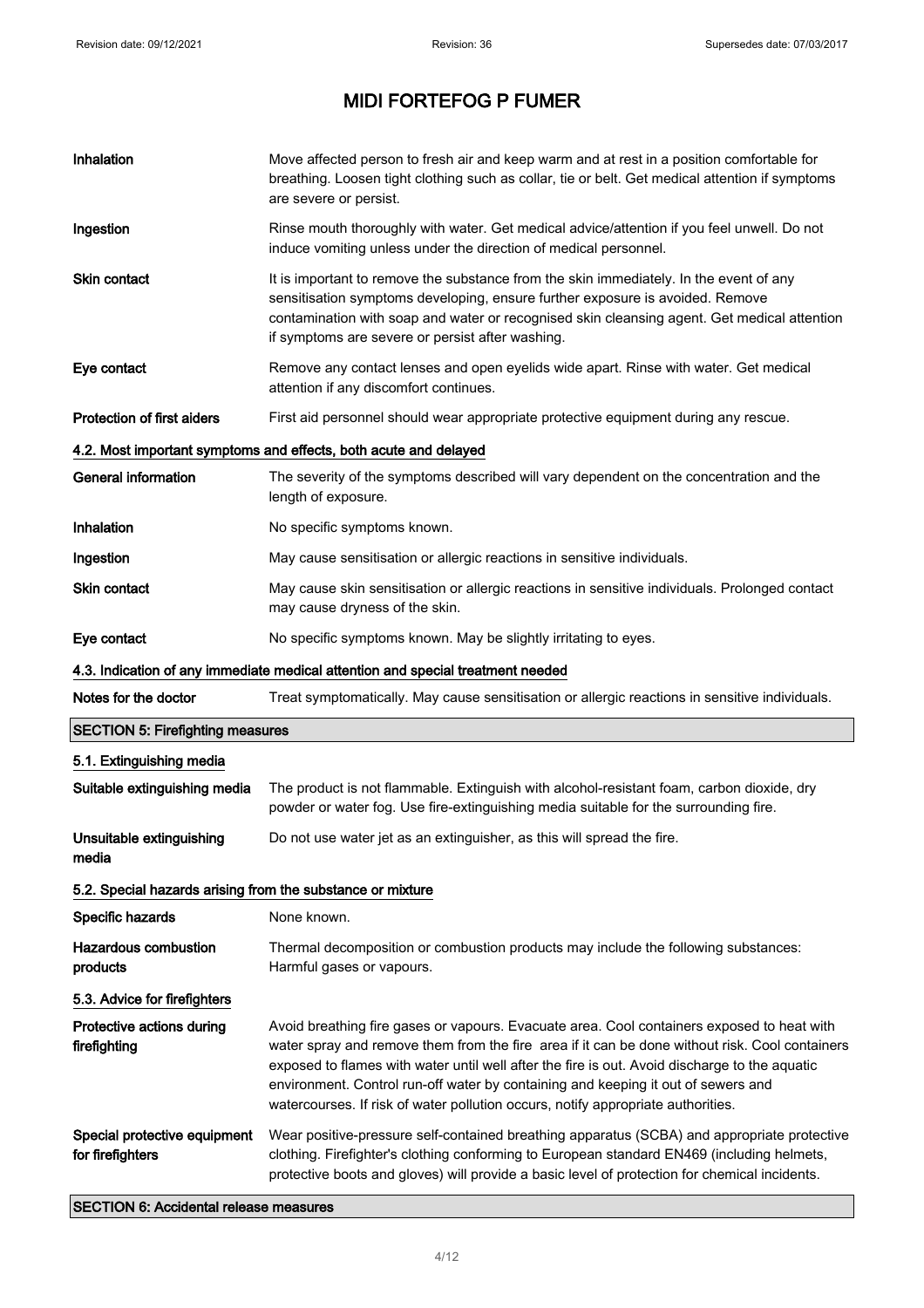### 6.1. Personal precautions, protective equipment and emergency procedures

| <b>Personal precautions</b>                               | Wear protective clothing as described in Section 8 of this safety data sheet. No action shall be<br>taken without appropriate training or involving any personal risk. Do not touch or walk into<br>spilled material. Avoid contact with skin and eyes.                                                                                                                                                                                                                                                 |  |
|-----------------------------------------------------------|---------------------------------------------------------------------------------------------------------------------------------------------------------------------------------------------------------------------------------------------------------------------------------------------------------------------------------------------------------------------------------------------------------------------------------------------------------------------------------------------------------|--|
| 6.2. Environmental precautions                            |                                                                                                                                                                                                                                                                                                                                                                                                                                                                                                         |  |
| <b>Environmental precautions</b>                          | Avoid discharge into drains or watercourses or onto the ground. Avoid discharge to the<br>aquatic environment.                                                                                                                                                                                                                                                                                                                                                                                          |  |
| 6.3. Methods and material for containment and cleaning up |                                                                                                                                                                                                                                                                                                                                                                                                                                                                                                         |  |
| Methods for cleaning up                                   | Wear protective clothing as described in Section 8 of this safety data sheet. Clear up spills<br>immediately and dispose of waste safely. Collect spillage with a shovel and broom, or similar<br>and reuse, if possible. Collect and place in suitable waste disposal containers and seal<br>securely. Flush contaminated area with plenty of water. Wash thoroughly after dealing with a<br>spillage. Dangerous for the environment. Do not empty into drains. For waste disposal, see<br>Section 13. |  |
| 6.4. Reference to other sections                          |                                                                                                                                                                                                                                                                                                                                                                                                                                                                                                         |  |
| Reference to other sections                               | For personal protection, see Section 8. See Section 11 for additional information on health<br>hazards. See Section 12 for additional information on ecological hazards. For waste disposal,<br>see Section 13.                                                                                                                                                                                                                                                                                         |  |
| <b>SECTION 7: Handling and storage</b>                    |                                                                                                                                                                                                                                                                                                                                                                                                                                                                                                         |  |
| 7.1. Precautions for safe handling                        |                                                                                                                                                                                                                                                                                                                                                                                                                                                                                                         |  |
| <b>Usage precautions</b>                                  | Keep out of the reach of children. Read and follow manufacturer's recommendations. Wear<br>protective clothing as described in Section 8 of this safety data sheet. Keep away from food,<br>drink and animal feeding stuffs. Keep container tightly sealed when not in use. Avoid<br>discharge to the aquatic environment. Do not handle until all safety precautions have been<br>read and understood. Do not handle broken packages without protective equipment. Do not<br>reuse empty containers.   |  |
| Advice on general<br>occupational hygiene                 | Wash promptly if skin becomes contaminated. Take off contaminated clothing. Wash<br>contaminated clothing before reuse.                                                                                                                                                                                                                                                                                                                                                                                 |  |
|                                                           | 7.2. Conditions for safe storage, including any incompatibilities                                                                                                                                                                                                                                                                                                                                                                                                                                       |  |
| <b>Storage precautions</b>                                | Store away from incompatible materials (see Section 10). Keep only in the original container.<br>Keep container tightly closed, in a cool, well ventilated place. Keep containers upright. Protect<br>containers from damage.                                                                                                                                                                                                                                                                           |  |
| Storage class                                             | Miscellaneous hazardous material storage.                                                                                                                                                                                                                                                                                                                                                                                                                                                               |  |
| 7.3. Specific end use(s)                                  |                                                                                                                                                                                                                                                                                                                                                                                                                                                                                                         |  |
| Specific end use(s)                                       | The identified uses for this product are detailed in Section 1.2.                                                                                                                                                                                                                                                                                                                                                                                                                                       |  |
| Usage description                                         | Pesticide smoke generator.                                                                                                                                                                                                                                                                                                                                                                                                                                                                              |  |
| <b>SECTION 8: Exposure controls/Personal protection</b>   |                                                                                                                                                                                                                                                                                                                                                                                                                                                                                                         |  |

### 8.1. Control parameters

### Occupational exposure limits

## TALC

Magnesium Carbonate TWA – 8hrs: 4 mg/m3 respirable dust; 10 mg/m3 total dust Magnesium Silicate TWA – 8hrs: 1 mg/m3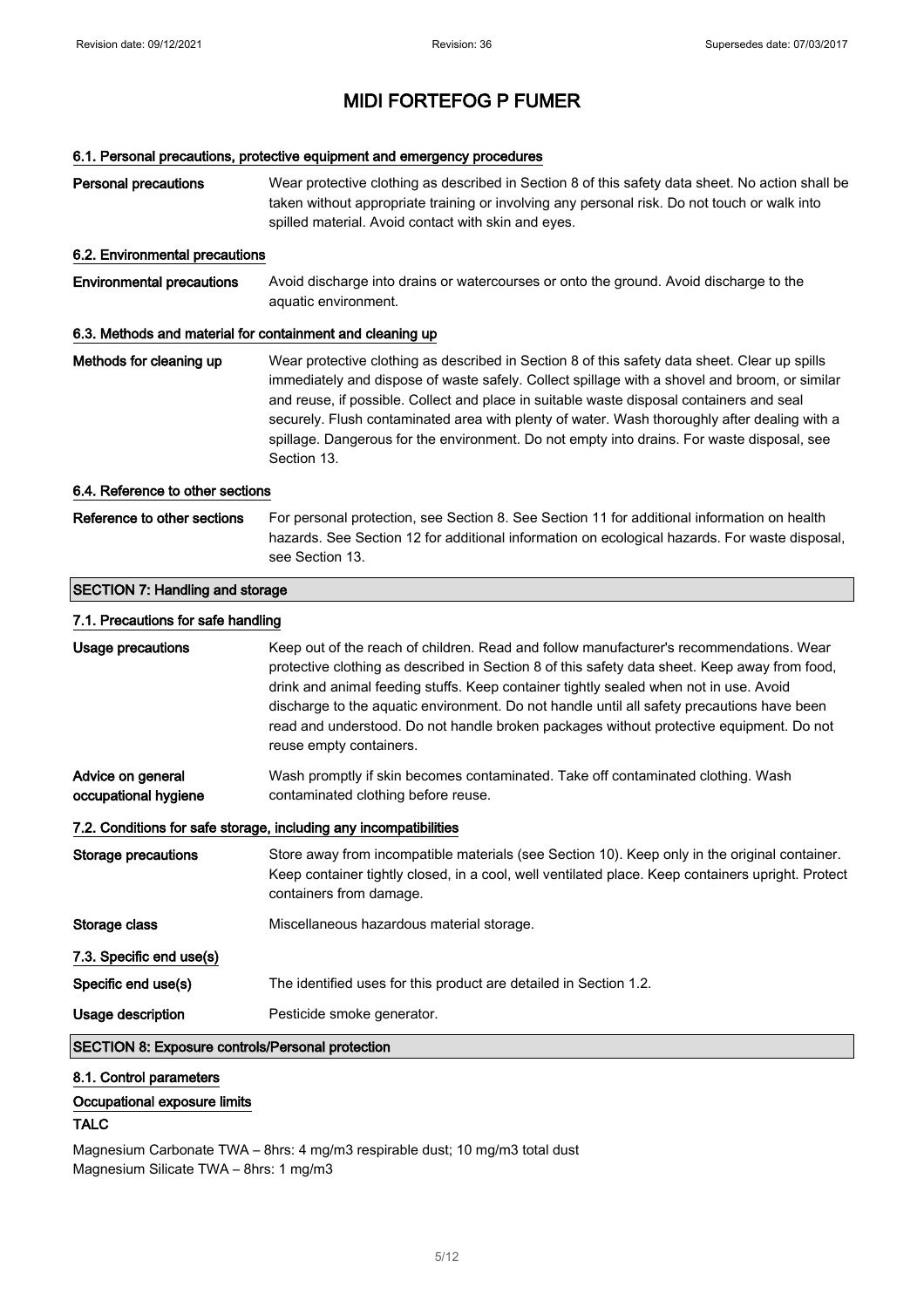| Ingredient comments                       | When using this product, refer to the label for details. Should it be necessary to enter the<br>treated area whilst smoke remains in the atmosphere, respiratory protective equipment and<br>eye protection must be used (see HSE Guidance Booklet (HS)G53 'Respiratory Protective<br>Equipment - A Practical Guide for Users')                                              |
|-------------------------------------------|------------------------------------------------------------------------------------------------------------------------------------------------------------------------------------------------------------------------------------------------------------------------------------------------------------------------------------------------------------------------------|
| 8.2. Exposure controls                    |                                                                                                                                                                                                                                                                                                                                                                              |
| Appropriate engineering<br>controls       | Provide adequate ventilation. Observe any occupational exposure limits for the product or<br>ingredients.                                                                                                                                                                                                                                                                    |
| Eye/face protection                       | Eyewear complying with an approved standard should be worn if a risk assessment indicates<br>eye contact is possible.                                                                                                                                                                                                                                                        |
| Hand protection                           | Chemical resistant impervious gloves or gauntlets complying with an approved standard<br>should be worn at all times when handling chemical products if a risk assessment indicates<br>this is necassary.                                                                                                                                                                    |
| Other skin and body<br>protection         | May cause skin sensitisation or allergic reactions in sensitive individuals. Wear appropriate<br>clothing to prevent repeated or prolonged skin contact.                                                                                                                                                                                                                     |
| Hygiene measures                          | Wash after use and before eating, smoking and using the toilet. Do not eat, drink or smoke<br>when using this product.                                                                                                                                                                                                                                                       |
| <b>Respiratory protection</b>             | Respiratory protection complying with an approved standard should be worn if a risk<br>assessment indicates inhalation of the concentrate is possible. Ensure all respiratory<br>protective equipment is suitable for its intended use and is 'CE'-marked.                                                                                                                   |
| <b>Environmental exposure</b><br>controls | Keep container tightly sealed when not in use. Emissions from ventilation or work process<br>equipment should be checked to ensure they comply with the requirements of environmental<br>protection legislation. In some cases, fume scrubbers, filters or engineering modifications to<br>the process equipment will be necessary to reduce emissions to acceptable levels. |

### SECTION 9: Physical and chemical properties

### 9.1. Information on basic physical and chemical properties

| Appearance                                      | Powder.                   |
|-------------------------------------------------|---------------------------|
| Colour                                          | White/off-white.          |
| Odour                                           | Characteristic.           |
| Odour threshold                                 | No information available. |
| рH                                              | No information available. |
| Melting point                                   | No information available. |
| Initial boiling point and range                 | No information available. |
| Flash point                                     | No information available. |
| <b>Evaporation rate</b>                         | No information available. |
| <b>Evaporation factor</b>                       | No information available. |
| Flammability (solid, gas)                       | No information available. |
| Upper/lower flammability or<br>explosive limits | No information available. |
| Other flammability                              | No information available. |
| Vapour pressure                                 | No information available. |
| <b>Vapour density</b>                           | No information available. |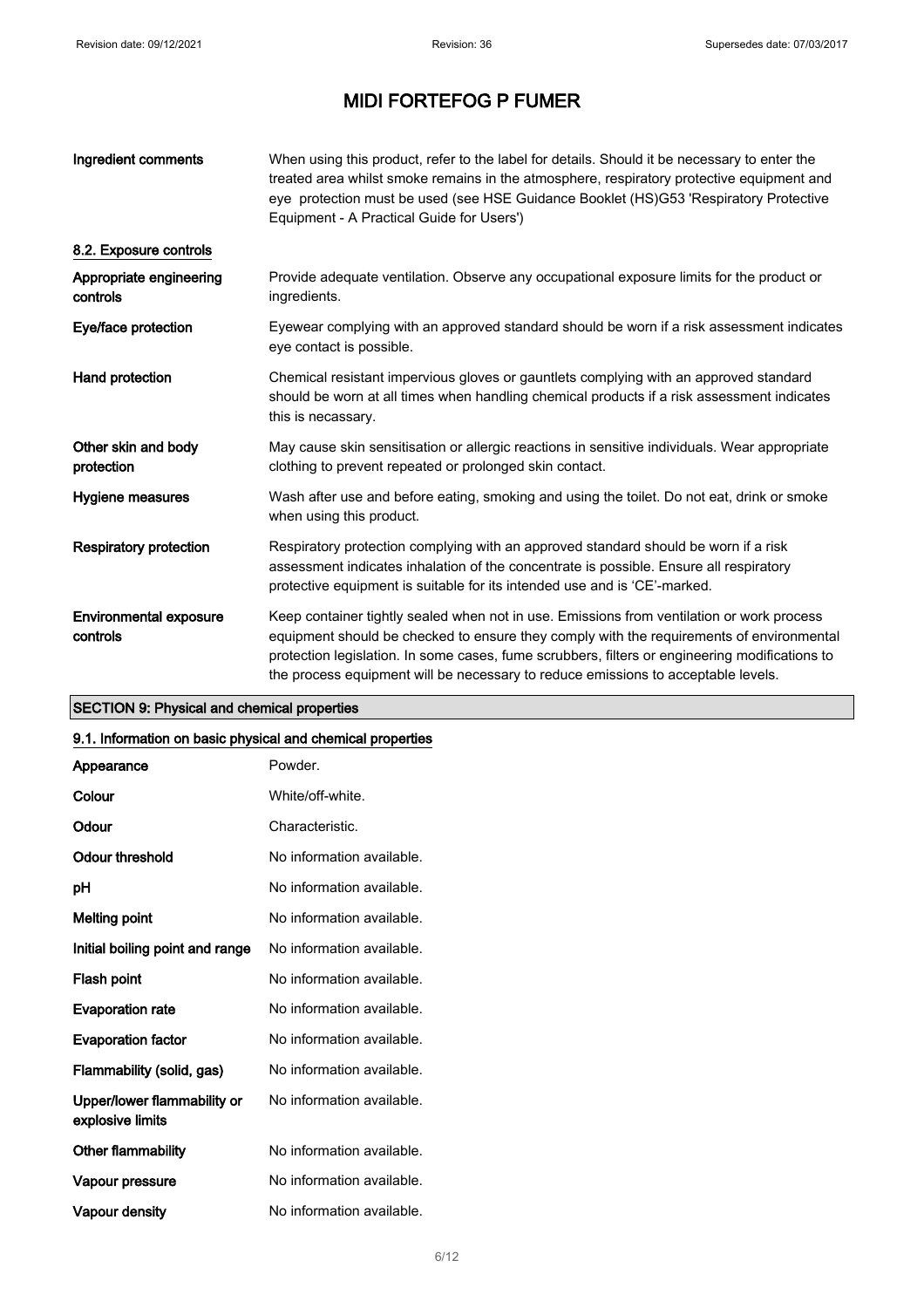| <b>Relative density</b>                                             | No information available.                                                                                                                                               |
|---------------------------------------------------------------------|-------------------------------------------------------------------------------------------------------------------------------------------------------------------------|
| <b>Bulk density</b>                                                 | No information available.                                                                                                                                               |
| Solubility(ies)                                                     | Slightly soluble in water.                                                                                                                                              |
| <b>Partition coefficient</b>                                        | No information available.                                                                                                                                               |
| Auto-ignition temperature                                           | $>130^{\circ}$ C                                                                                                                                                        |
| <b>Decomposition Temperature</b>                                    | No information available.                                                                                                                                               |
| <b>Viscosity</b>                                                    | No information available.                                                                                                                                               |
| <b>Explosive properties</b>                                         | No information available.                                                                                                                                               |
| <b>Oxidising properties</b>                                         | Does not meet the criteria for classification as oxidising.                                                                                                             |
| 9.2. Other information                                              |                                                                                                                                                                         |
| <b>SECTION 10: Stability and reactivity</b>                         |                                                                                                                                                                         |
| 10.1. Reactivity                                                    |                                                                                                                                                                         |
| Reactivity                                                          | See the other subsections of this section for further details.                                                                                                          |
| 10.2. Chemical stability                                            |                                                                                                                                                                         |
| <b>Stability</b>                                                    | Stable at normal ambient temperatures and when used as recommended. Stable under the<br>prescribed storage conditions.                                                  |
| 10.3. Possibility of hazardous reactions                            |                                                                                                                                                                         |
| Possibility of hazardous<br>reactions                               | No potentially hazardous reactions known.                                                                                                                               |
| 10.4. Conditions to avoid                                           |                                                                                                                                                                         |
| <b>Conditions to avoid</b>                                          | There are no known conditions that are likely to result in a hazardous situation.                                                                                       |
| 10.5. Incompatible materials                                        |                                                                                                                                                                         |
| Materials to avoid                                                  | No specific material or group of materials is likely to react with the product to produce a<br>hazardous situation.                                                     |
| 10.6. Hazardous decomposition products                              |                                                                                                                                                                         |
| Hazardous decomposition<br>products                                 | Does not decompose when used and stored as recommended. Thermal decomposition or<br>combustion products may include the following substances: Harmful gases or vapours. |
| <b>SECTION 11: Toxicological information</b>                        |                                                                                                                                                                         |
| 11.1. Information on toxicological effects                          |                                                                                                                                                                         |
| <b>Toxicological effects</b>                                        | Oral LD50 (rat) 554 mg/kg Permethrin; Inhalation LC50 (rat) >4.638 mg/l Permethrin;<br>Oral LD50 (rat) 1200 mg/kg Potassium Chlorate.                                   |
| Acute toxicity - oral<br>Notes (oral LD <sub>50</sub> )             | Based on available data the classification criteria are not met.                                                                                                        |
| Acute toxicity - dermal<br>Notes (dermal LD <sub>50</sub> )         | Based on available data the classification criteria are not met.                                                                                                        |
| Acute toxicity - inhalation<br>Notes (inhalation LC <sub>50</sub> ) | Based on available data the classification criteria are not met.                                                                                                        |
| Skin corrosion/irritation<br>Animal data                            | Based on available data the classification criteria are not met.                                                                                                        |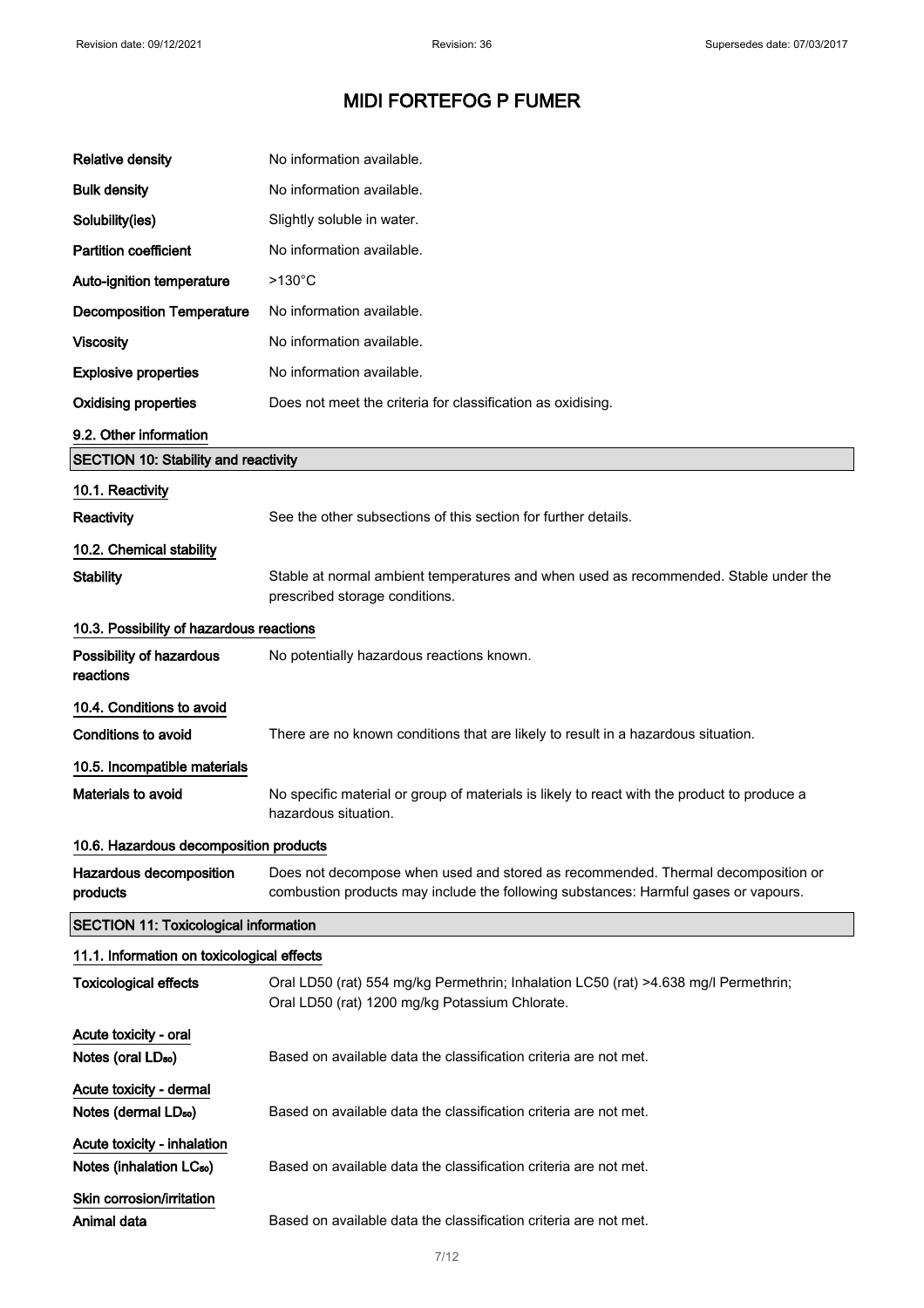| Serious eye damage/irritation<br>Serious eye damage/irritation       | Based on available data the classification criteria are not met.                                                                                       |  |
|----------------------------------------------------------------------|--------------------------------------------------------------------------------------------------------------------------------------------------------|--|
| <b>Respiratory sensitisation</b><br><b>Respiratory sensitisation</b> | Based on available data the classification criteria are not met.                                                                                       |  |
| Skin sensitisation<br>Skin sensitisation                             | May cause skin sensitisation or allergic reactions in sensitive individuals.                                                                           |  |
| Germ cell mutagenicity<br>Genotoxicity - in vitro                    | Based on available data the classification criteria are not met.                                                                                       |  |
| Carcinogenicity<br>Carcinogenicity                                   | Based on available data the classification criteria are not met.                                                                                       |  |
| <b>IARC</b> carcinogenicity                                          | None of the ingredients are listed or exempt.                                                                                                          |  |
| <b>Reproductive toxicity</b><br>Reproductive toxicity - fertility    | Based on available data the classification criteria are not met.                                                                                       |  |
| Reproductive toxicity -<br>development                               | Based on available data the classification criteria are not met.                                                                                       |  |
| Specific target organ toxicity - single exposure                     |                                                                                                                                                        |  |
| STOT - single exposure                                               | Not classified as a specific target organ toxicant after a single exposure.                                                                            |  |
| Specific target organ toxicity - repeated exposure                   |                                                                                                                                                        |  |
| STOT - repeated exposure                                             | Not classified as a specific target organ toxicant after repeated exposure.                                                                            |  |
| <b>Aspiration hazard</b>                                             |                                                                                                                                                        |  |
| Aspiration hazard                                                    | Not relevant. Solid.                                                                                                                                   |  |
| <b>General information</b>                                           | The severity of the symptoms described will vary dependent on the concentration and the<br>length of exposure.                                         |  |
| Inhalation                                                           | No specific symptoms known.                                                                                                                            |  |
| Ingestion                                                            | May cause sensitisation or allergic reactions in sensitive individuals.                                                                                |  |
| <b>Skin contact</b>                                                  | May cause skin sensitisation or allergic reactions in sensitive individuals. Prolonged contact<br>may cause dryness of the skin.                       |  |
| Eye contact                                                          | No specific symptoms known.                                                                                                                            |  |
| Route of exposure                                                    | Ingestion Inhalation Skin and/or eye contact                                                                                                           |  |
| <b>Target organs</b>                                                 | No specific target organs known.                                                                                                                       |  |
| <b>Medical considerations</b>                                        | Skin disorders and allergies.                                                                                                                          |  |
|                                                                      | <b>SECTION 12: Ecological information</b>                                                                                                              |  |
| Ecotoxicity                                                          | The product contains a substance which is very toxic to aquatic organisms and which may<br>cause long-term adverse effects in the aquatic environment. |  |
| 12.1. Toxicity                                                       |                                                                                                                                                        |  |
| <b>Toxicity</b>                                                      | Aquatic Acute 1 - H400 Very toxic to aquatic life. Aquatic Chronic 1 - H410 Very toxic to<br>aquatic life with long lasting effects.                   |  |
| Acute aquatic toxicity                                               |                                                                                                                                                        |  |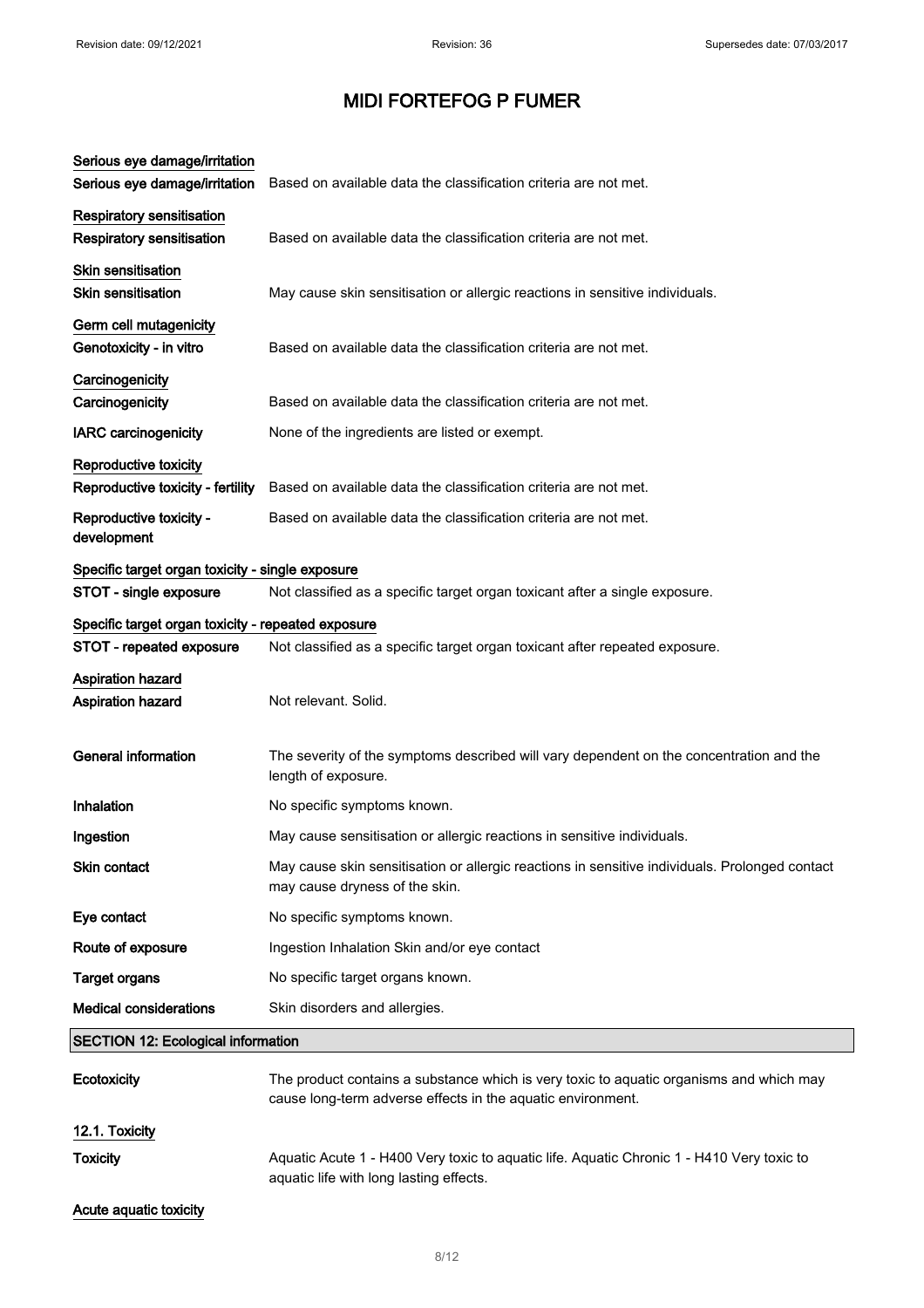| Acute toxicity - fish                      | LC <sub>50</sub> , 96 hours: 0.0076 mg/l, Fish                                                                                                                                                                                                                                                                                                                                                                                                                                                                            |  |
|--------------------------------------------|---------------------------------------------------------------------------------------------------------------------------------------------------------------------------------------------------------------------------------------------------------------------------------------------------------------------------------------------------------------------------------------------------------------------------------------------------------------------------------------------------------------------------|--|
| Acute toxicity - aquatic<br>invertebrates  | EC <sub>50</sub> , 48 hours: 0.00017 mg/l, Daphnia magna                                                                                                                                                                                                                                                                                                                                                                                                                                                                  |  |
|                                            | Acute toxicity - aquatic plants IC <sub>50</sub> , 72 hours: 0.497 mg/l, Algae                                                                                                                                                                                                                                                                                                                                                                                                                                            |  |
| 12.2. Persistence and degradability        |                                                                                                                                                                                                                                                                                                                                                                                                                                                                                                                           |  |
|                                            | Persistence and degradability The degradability of the product is not known.                                                                                                                                                                                                                                                                                                                                                                                                                                              |  |
| 12.3. Bioaccumulative potential            |                                                                                                                                                                                                                                                                                                                                                                                                                                                                                                                           |  |
| <b>Bioaccumulative potential</b>           | No data available on bioaccumulation.                                                                                                                                                                                                                                                                                                                                                                                                                                                                                     |  |
| <b>Partition coefficient</b>               | No information available.                                                                                                                                                                                                                                                                                                                                                                                                                                                                                                 |  |
| 12.4. Mobility in soil                     |                                                                                                                                                                                                                                                                                                                                                                                                                                                                                                                           |  |
| <b>Mobility</b>                            | No data available.                                                                                                                                                                                                                                                                                                                                                                                                                                                                                                        |  |
| 12.5. Results of PBT and vPvB assessment   |                                                                                                                                                                                                                                                                                                                                                                                                                                                                                                                           |  |
| 12.6. Other adverse effects                |                                                                                                                                                                                                                                                                                                                                                                                                                                                                                                                           |  |
| Other adverse effects                      | None known.                                                                                                                                                                                                                                                                                                                                                                                                                                                                                                               |  |
| <b>Toxicity of ingredients</b>             |                                                                                                                                                                                                                                                                                                                                                                                                                                                                                                                           |  |
| <b>SECTION 13: Disposal considerations</b> |                                                                                                                                                                                                                                                                                                                                                                                                                                                                                                                           |  |
| 13.1. Waste treatment methods              |                                                                                                                                                                                                                                                                                                                                                                                                                                                                                                                           |  |
| <b>General information</b>                 | The generation of waste should be minimised or avoided wherever possible. Reuse or recycle<br>products wherever possible. This material and its container must be disposed of in a safe<br>way. When handling waste, the safety precautions applying to handling of the product should<br>be considered. Care should be taken when handling emptied containers that have not been<br>thoroughly cleaned or rinsed out. Empty containers or liners may retain some product<br>residues and hence be potentially hazardous. |  |
| <b>Disposal methods</b>                    | Do not empty into drains. Dispose of surplus products and those that cannot be recycled via a<br>licensed waste disposal contractor. Waste, residues, empty containers, discarded work<br>clothes and contaminated cleaning materials should be collected in designated containers,<br>labelled with their contents. Incineration or landfill should only be considered when recycling is<br>not feasible.                                                                                                                |  |
| <b>Waste class</b>                         | Waste disposal key number from EWC is 20 01 19 (Pesticides)                                                                                                                                                                                                                                                                                                                                                                                                                                                               |  |
| <b>SECTION 14: Transport information</b>   |                                                                                                                                                                                                                                                                                                                                                                                                                                                                                                                           |  |
| 14.1. UN number                            |                                                                                                                                                                                                                                                                                                                                                                                                                                                                                                                           |  |
| UN No. (ADR/RID)                           | 3077                                                                                                                                                                                                                                                                                                                                                                                                                                                                                                                      |  |
| UN No. (IMDG)                              | 3077                                                                                                                                                                                                                                                                                                                                                                                                                                                                                                                      |  |
| UN No. (ICAO)                              | 3077                                                                                                                                                                                                                                                                                                                                                                                                                                                                                                                      |  |
| UN No. (ADN)                               | 3077                                                                                                                                                                                                                                                                                                                                                                                                                                                                                                                      |  |
| 14.2. UN proper shipping name              |                                                                                                                                                                                                                                                                                                                                                                                                                                                                                                                           |  |
| Proper shipping name<br>(ADR/RID)          | ENVIRONMENTALLY HAZARDOUS SUBSTANCE, SOLID, N.O.S. (CONTAINS<br>PERMETHRIN, POTASSIUM CHLORATE)                                                                                                                                                                                                                                                                                                                                                                                                                           |  |
|                                            | Proper shipping name (IMDG) ENVIRONMENTALLY HAZARDOUS SUBSTANCE, SOLID, N.O.S. (CONTAINS<br>PERMETHRIN, POTASSIUM CHLORATE)                                                                                                                                                                                                                                                                                                                                                                                               |  |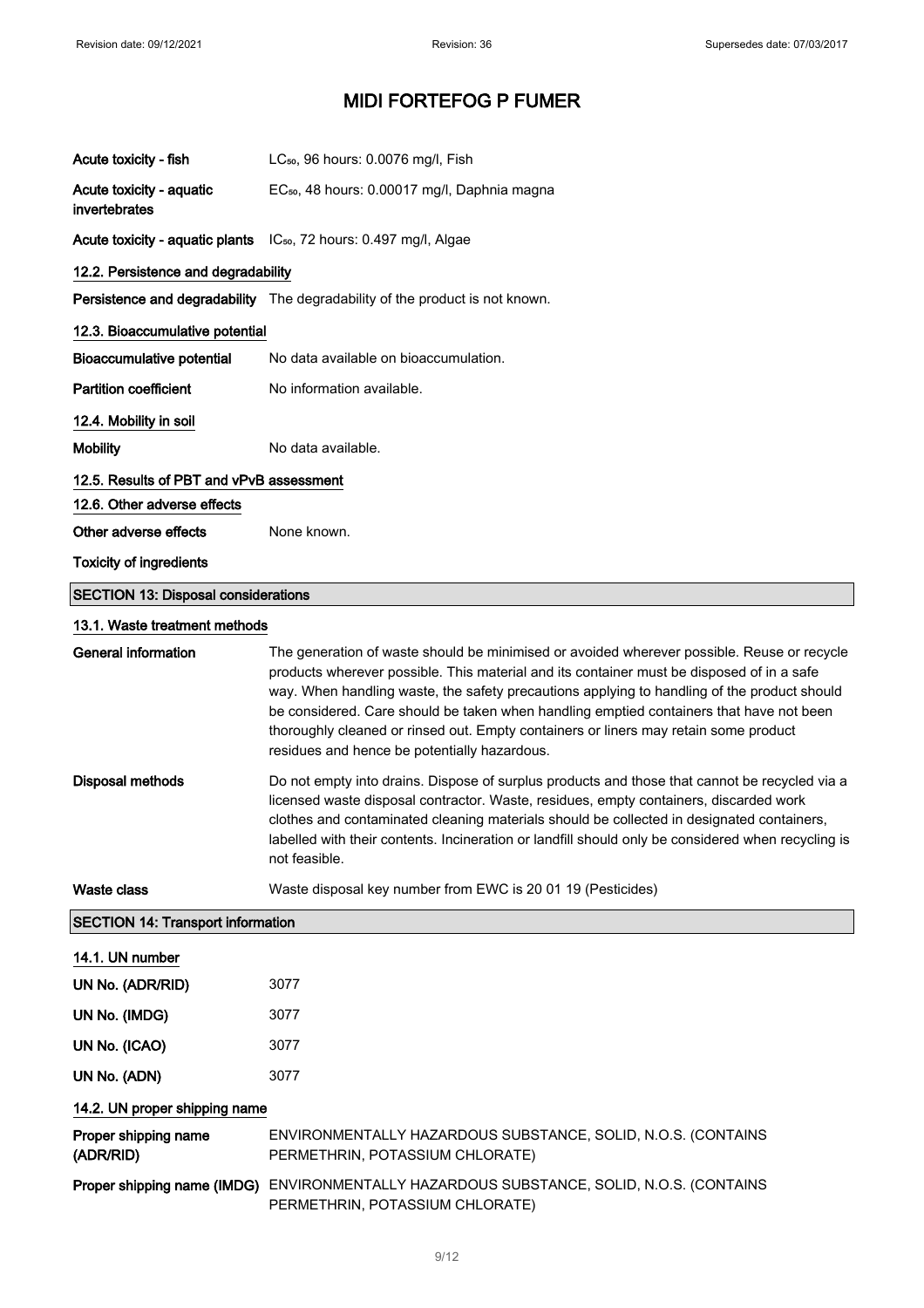| Proper shipping name (ICAO) ENVIRONMENTALLY HAZARDOUS SUBSTANCE, SOLID, N.O.S. (CONTAINS |
|------------------------------------------------------------------------------------------|
| PERMETHRIN, POTASSIUM CHLORATE)                                                          |

Proper shipping name (ADN) ENVIRONMENTALLY HAZARDOUS SUBSTANCE, SOLID, N.O.S. (CONTAINS PERMETHRIN, POTASSIUM CHLORATE)

#### 14.3. Transport hazard class(es)

| <b>ADR/RID class</b>        | 9  |
|-----------------------------|----|
| ADR/RID classification code | м7 |
| ADR/RID label               | 9  |
| <b>IMDG class</b>           | 9  |
| ICAO class/division         | 9  |
| ADN class                   | g  |
|                             |    |

#### Transport labels

| 14.4. Packing group          |   |  |
|------------------------------|---|--|
| <b>ADR/RID packing group</b> | Ш |  |
| <b>IMDG packing group</b>    | Ш |  |
| ICAO packing group           | Ш |  |
| ADN packing group            | Ш |  |

#### 14.5. Environmental hazards

Environmentally hazardous substance/marine pollutant



#### 14.6. Special precautions for user

| $F-A. S-F$ |
|------------|
| 3          |
| 27         |
| 90         |
| $(-)$      |
|            |

### 14.7. Transport in bulk according to Annex II of MARPOL and the IBC Code

Transport in bulk according to Not applicable. Annex II of MARPOL 73/78 and the IBC Code

SECTION 15: Regulatory information

15.1. Safety, health and environmental regulations/legislation specific for the substance or mixture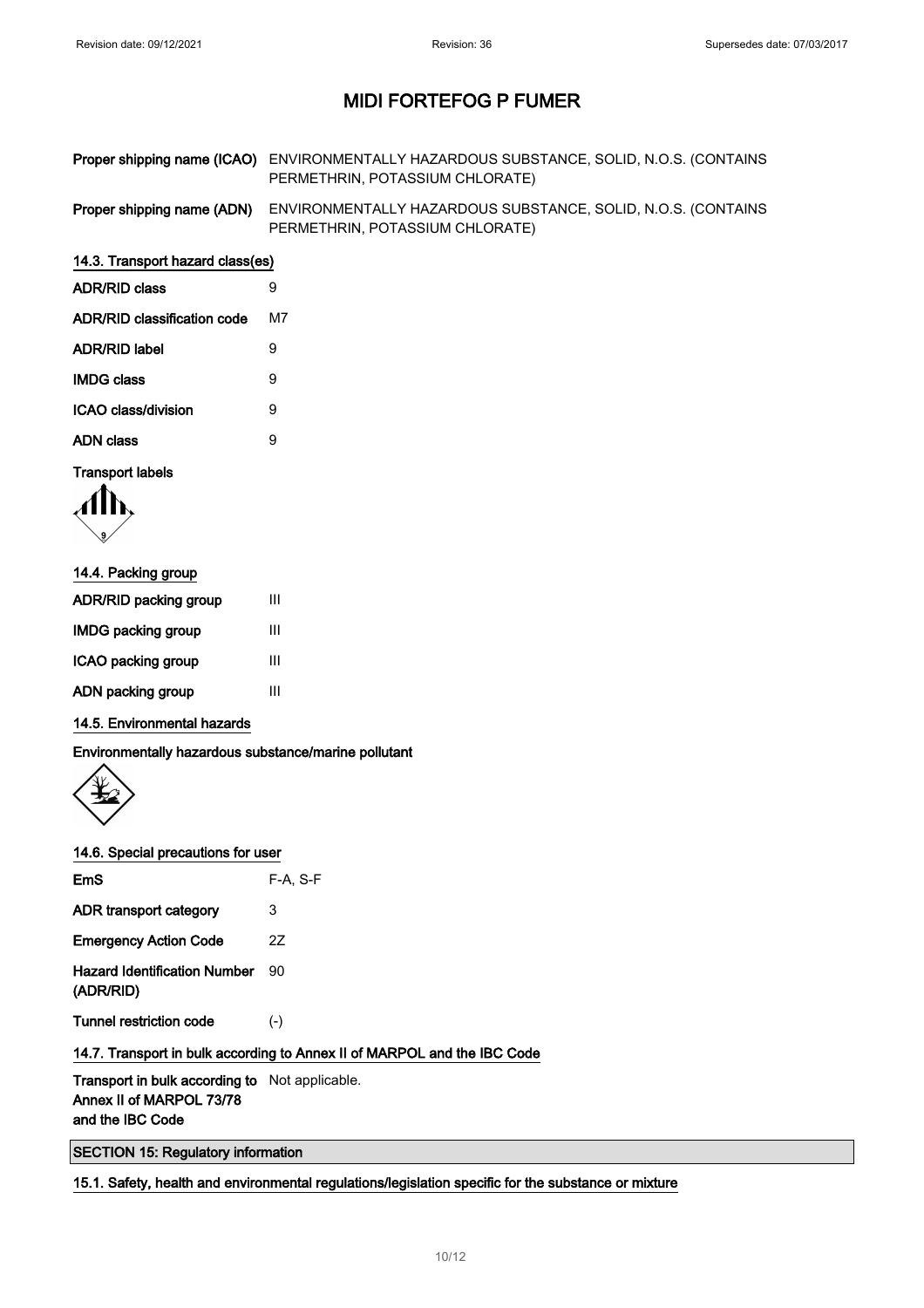| National regulations | Authorisation number: PCS 95373<br>Health and Safety at Work etc. Act 1974 (as amended).<br>The Carriage of Dangerous Goods and Use of Transportable Pressure Equipment<br>Regulations 2009 (SI 2009 No. 1348) (as amended) ["CDG 2009"].<br>EH40/2005 Workplace exposure limits.                                                                                                                                                                                    |
|----------------------|----------------------------------------------------------------------------------------------------------------------------------------------------------------------------------------------------------------------------------------------------------------------------------------------------------------------------------------------------------------------------------------------------------------------------------------------------------------------|
| EU legislation       | Regulation (EC) No 1907/2006 of the European Parliament and of the Council of 18<br>December 2006 concerning the Registration, Evaluation, Authorisation and Restriction of<br>Chemicals (REACH) (as amended).<br>Commission Regulation (EU) No 2015/830 of 28 May 2015.<br>Regulation (EC) No 1272/2008 of the European Parliament and of the Council of 16<br>December 2008 on classification, labelling and packaging of substances and mixtures (as<br>amended). |

### 15.2. Chemical safety assessment

No chemical safety assessment has been carried out.

### Inventories

#### EU - EINECS/ELINCS

None of the ingredients are listed or exempt.

### SECTION 16: Other information

| Abbreviations and acronyms<br>used in the safety data sheet                   | ADR: European Agreement concerning the International Carriage of Dangerous Goods by<br>Road.<br>ADN: European Agreement concerning the International Carriage of Dangerous Goods by<br>Inland Waterways.<br>RID: European Agreement concerning the International Carriage of Dangerous Goods by<br>Rail.<br>IATA: International Air Transport Association.<br>ICAO: Technical Instructions for the Safe Transport of Dangerous Goods by Air.<br>IMDG: International Maritime Dangerous Goods.<br>CAS: Chemical Abstracts Service.<br>ATE: Acute Toxicity Estimate.<br>LC <sub>50</sub> : Lethal Concentration to 50 % of a test population.<br>LD <sub>50</sub> : Lethal Dose to 50% of a test population (Median Lethal Dose).<br>EC <sub>50</sub> : 50% of maximal Effective Concentration.<br>PBT: Persistent, Bioaccumulative and Toxic substance.<br>vPvB: Very Persistent and Very Bioaccumulative. |
|-------------------------------------------------------------------------------|-----------------------------------------------------------------------------------------------------------------------------------------------------------------------------------------------------------------------------------------------------------------------------------------------------------------------------------------------------------------------------------------------------------------------------------------------------------------------------------------------------------------------------------------------------------------------------------------------------------------------------------------------------------------------------------------------------------------------------------------------------------------------------------------------------------------------------------------------------------------------------------------------------------|
| <b>Classification abbreviations</b><br>and acronyms                           | Skin Sens. = Skin sensitisation<br>Aquatic Acute = Hazardous to the aquatic environment (acute)<br>Aquatic Chronic = Hazardous to the aquatic environment (chronic)                                                                                                                                                                                                                                                                                                                                                                                                                                                                                                                                                                                                                                                                                                                                       |
| <b>General information</b>                                                    | The information contained in this Safety Data Sheet is believed to be true and correct, as of<br>the issue date. The accuracy and completeness of this information and any<br>recommendations, or suggestions are made without warranty or guarantee. Since the<br>conditions of use are beyond the control of our company, it is the responsibility of the user to<br>determine the conditions of safe use for this product.                                                                                                                                                                                                                                                                                                                                                                                                                                                                             |
| <b>Classification procedures</b><br>according to Regulation (EC)<br>1272/2008 | Skin Sens. 1 - H317: : Calculation method. Aquatic Acute 1 - H400: Aquatic Chronic 1 - H410:<br>: Calculation method.                                                                                                                                                                                                                                                                                                                                                                                                                                                                                                                                                                                                                                                                                                                                                                                     |
| <b>Training advice</b>                                                        | Only trained personnel should use this material.                                                                                                                                                                                                                                                                                                                                                                                                                                                                                                                                                                                                                                                                                                                                                                                                                                                          |
| <b>Revision date</b>                                                          | 09/12/2021                                                                                                                                                                                                                                                                                                                                                                                                                                                                                                                                                                                                                                                                                                                                                                                                                                                                                                |